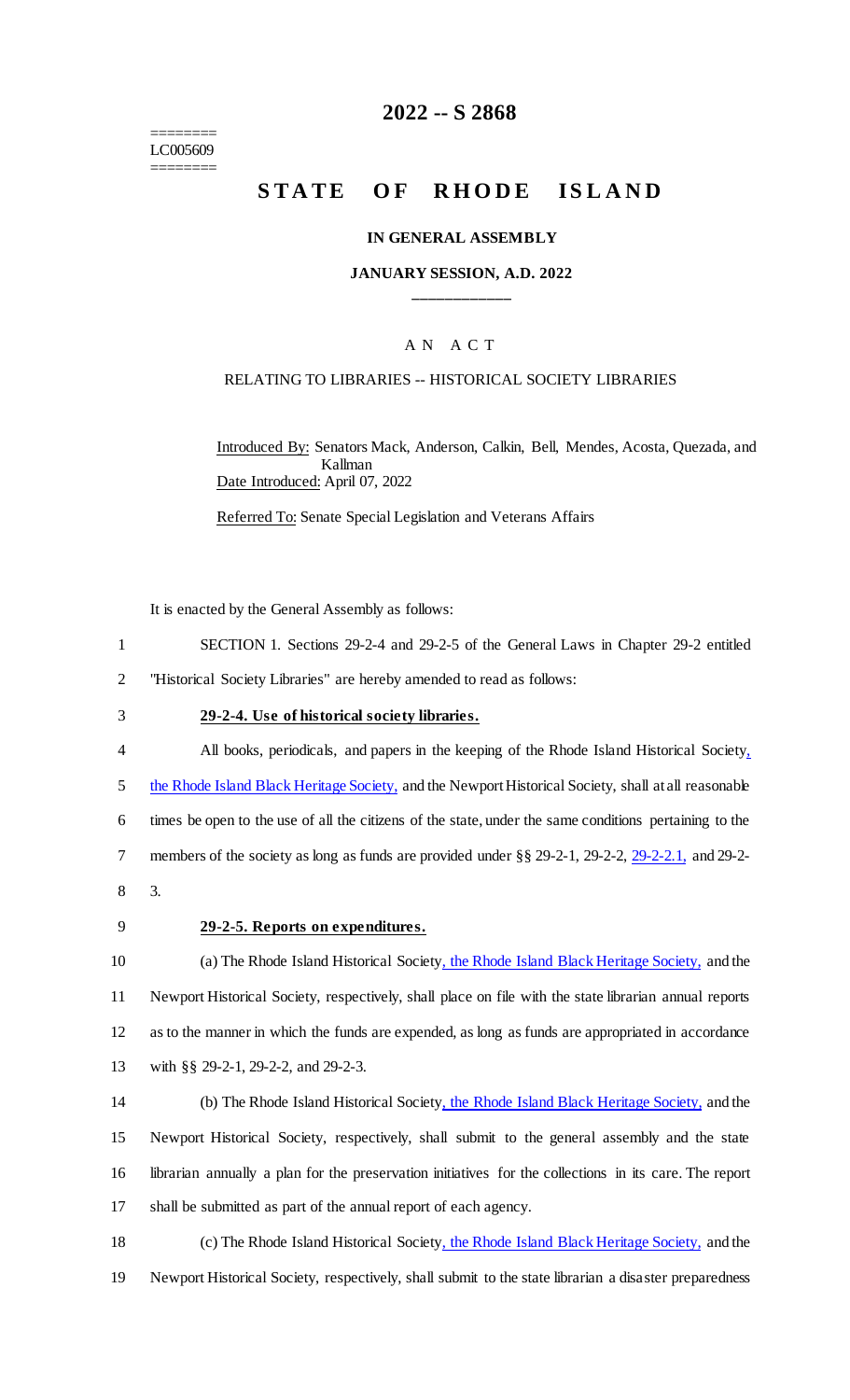- plan for the collection in its care on or before January 1, 1993. The plan will be maintained on file
- at the state library and will be updated annually.
- SECTION 2. Chapter 29-2 of the General Laws entitled "Historical Society Libraries" is
- hereby amended by adding thereto the following section:

# **29-2-2.1. Appropriations for the Rhode Island Black Heritage Society.**

- The general assembly shall annually appropriate such a sum as it may deem necessary, out
- of any money in the treasury not otherwise appropriated, to be expended by the state librarian for
- the purpose of caring for, preserving, and cataloguing the property of the state in the keeping of the
- Rhode Island Black Heritage Society, and for the purchase and binding of books relating to the
- history of the state, and for copying and preserving the records of the several towns of the state,
- 11 and the state librarian, with the approval of the secretary of state, may pay this sum to the Rhode
- Island Black Heritage Society for this purpose.
- SECTION 3. This act shall take effect upon passage.

#### ======== LC005609 ========